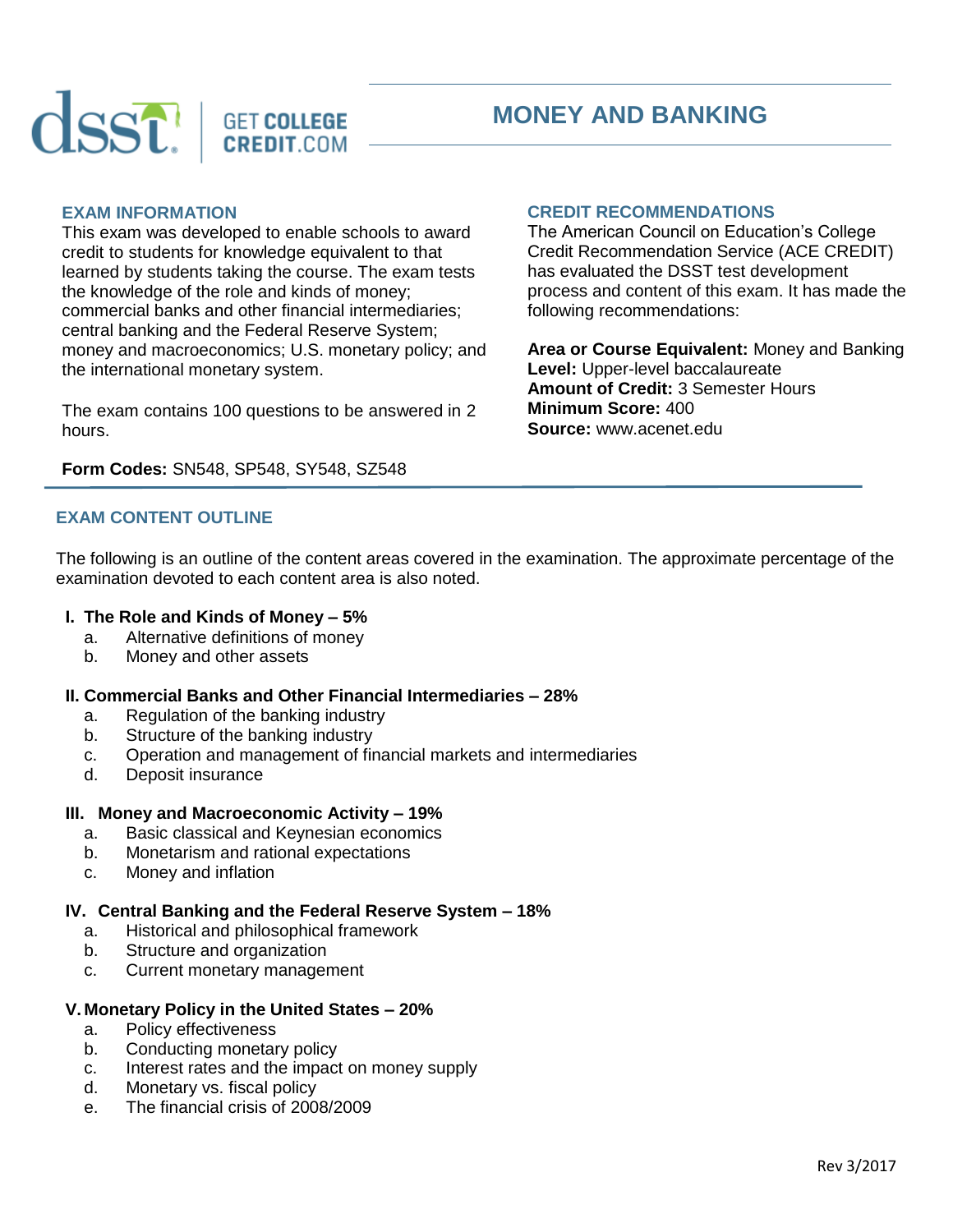### **VI. The International Monetary System – 10%**

- a. International banking
- b. International monetary institutions and debt crisis
- c. International payments and exchange rates
- d. Monetary policy in conjunction with exchange rate

### **REFERENCES**

Below is a list of reference publications that were either used as a reference to create the exam, or were used as textbooks in college courses of the same or similar title at the time the test was developed. You may reference either the current edition of these titles or textbooks currently used at a local college or university for the same class title. It is recommended that you reference more than one textbook on the topics outlined in this fact sheet.

You should begin by checking textbook content against the content outline provided before selecting textbooks that cover the test content from which to study.

Sources for study material are suggested but not limited to the following:

- 1. *Financial Institutions, Markets and Money.* David S. Kidwell, Richard L. Peterson and David W. Blackwell. Fort Worth, TX: Dryden Press, 2012.
- 2. Money, Banking and Financial Markets. 4<sup>th</sup> edition, Stephen Cecchetti, McGraw Hill, 2014.
- 3. *The Economics of Money, Banking and Financial Markets.* 11<sup>th</sup> edition, Frederick S. Mishkin. New York, NY: Harper Collins, 2015.

### **SAMPLE QUESTIONS**

All test questions are in a multiple-choice format, with one correct answer and three incorrect options. The following are samples of the types of questions that may appear on the exam.

- 1. A deficit in a country's balance of payments tends to produce?
	- a. a fall in the exchange value of that country's currency
	- b. a gold flow into that country
	- c. an increase in the supply of foreign exchange in that country's market
	- d. deflation in that country
- 2. The major purpose of the Federal Deposit Insurance Corporation (FDIC) is to?
	- a. absorb any excess profits made by insured banks
	- b. provide subsidies to weaker banks
	- c. protect insured banks against loss caused by actual or threatened withdrawals
	- d. give prior approval to insured banks for any loans of \$1 million or more .
- 3. Under the National Bank of 1863, the supply of National Bank notes was dependent on which of the following?
	- a. decisions of the Board of Governors of the Federal Reserve
	- b. the market value of certain types of United States government bonds
	- c. restrictions set by the Federal Deposit Insurance Corporation (FDIC)
	- d. annual decisions by Congress
- 4. Which of the following would be included in the Gross Domestic Product (GDP) accounting for the current period?
	- a. personal consumption of goods acquired by families in prior periods
	- b. government purchases of goods and services produced in the current period
	- c. business investment in financial instruments in the current period
	- d. personal saving in the current period